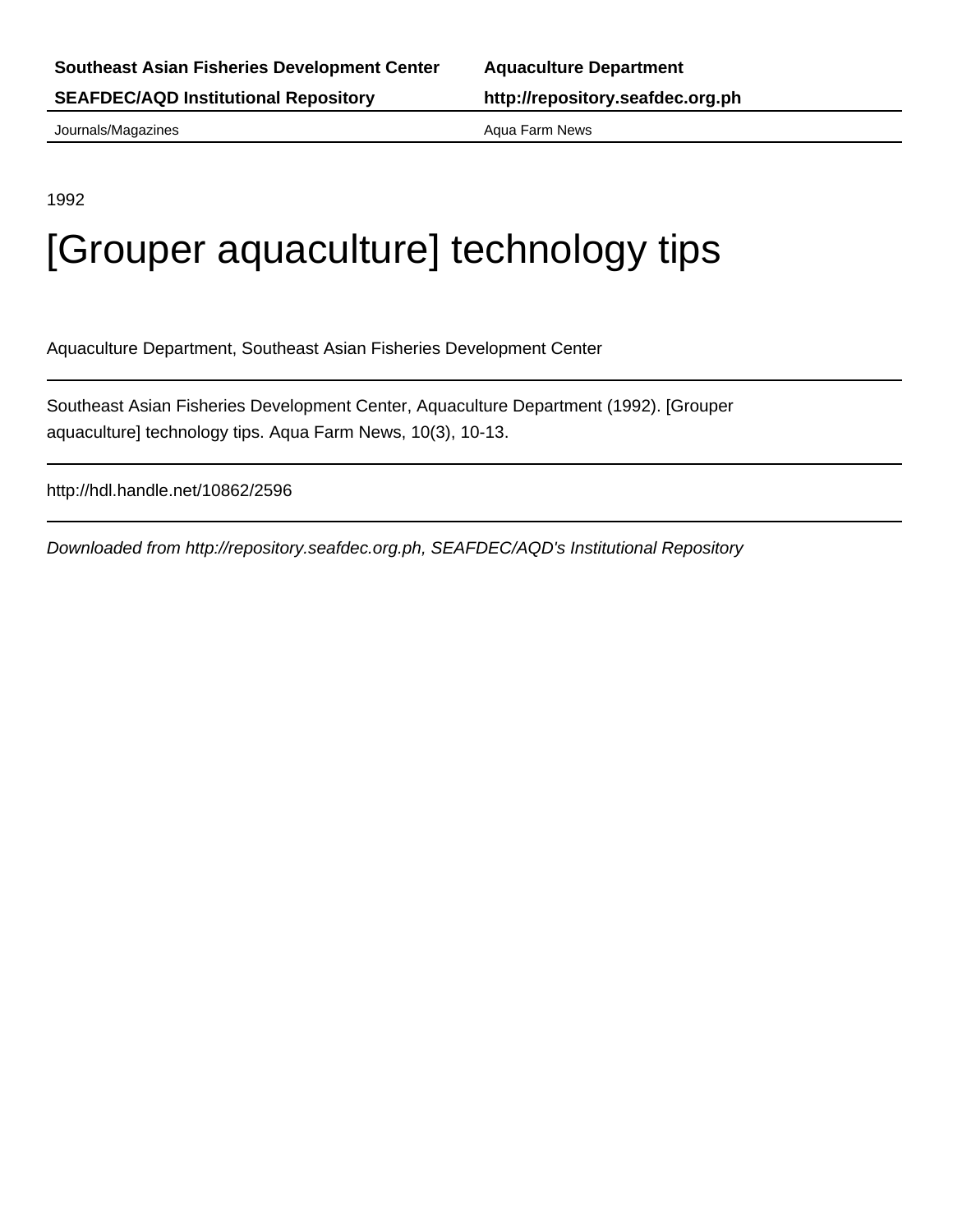

# *from Bicol University (BU) College of Fisheries in Tabaco, Albay*

**Pond requirements**. Any traditional milkfish or tilapia pond can be utilized in grouper culture. For maximum productivity the following considerations must be met:

- 1. Good water quality with a salinity of >10 ppt.
- 2. Water depth of at least 1 m.
- 3. Pond structure that can be easily flooded or drained.

#### **Pond preparation**

- 1. Drain the pond.
- 2. Cultivate (upturn or plow) the pond bottom.
- 3. Prepare the pond bottom and make it slope gradually towards the gate.
- 4. Repair the dikes and gate.
- 5. Install screen in the gate.
- 6. Eradicate pests and competitors. Apply any of the following on the pond bottom.
	- a. Tobacco dust or shavings at 500-2000 kg/ha or commercial nicotine at 12-15 kg/ha, depending on density of pests.
	- b. Commercial saponin at 10-15 kg/ha or teaseed cake at 150-200 kg/ha.
	- c. Derris root at 40 kg/ha. The roots are cut into small pieces and soaked overnight in water. Remove the roots from the water to crush them. Then put back in the water in which they were soaked and squeeze to extract rotenone. This solution is applied directly to the pond.
	- d. All the above applications must be done with the water depth kept at 10 cm and the application should be made during sunny days between 9:00 a.m. to 2:00 p.m.

7. Apply lime to pond bottom to raise soil pH to its optimum level (6.0-9.0). This will prevent

prevent abrupt change in water pH during heavy rain.

8. Place used tires, PVC pipes, dried tree stumps, etc. in scattered locations throughout the pond to serve as shelters.

**Culture methods**. Grouper is cultured in two ways: monoculture and polyculture.

In monoculture, grouper is stocked at 5000/ha and fed chopped trash fish or live tilapia fingerlings. In polyculture, the combination is 1000 grouper and 15 000 tilapia per ha. Tilapia is stocked at a sex ratio of 1 male to 5 females.

Tilapia is stocked two months ahead of grouper to give them enough time to spawn and produce young ones that become the live food of grouper. The presence of young tilapia will prevent the original tilapia stock from being devoured by grouper as the young ones become easy prey. To enhance tilapia reproduction, it is fed formulated diets.

**Stocking fingerlings**. Grouper fingerlings should be at least 8 cm or 20 g. They should be of uniform size to avoid cannibalism, i.e., bigger ones eating smaller fingerlings.

The preferable time for stocking is the cooler parts of the day. Proper handling is necessary to minimize stress on fish.

**Feeding stock.** The ideal feed for grouper is live tilapia fingerlings. If not available, chopped trash fish is a good substitute. Volume of feed should be at least 10% of fish body weight contained in feeding trays placed near the shelters.

One thing to remember in feeding is to remove and take out excess or unconsumed feed. This will prevent pollution caused by decomposing feeds.

If feed is consumed within an hour after it is given, the amount of feed may be increased.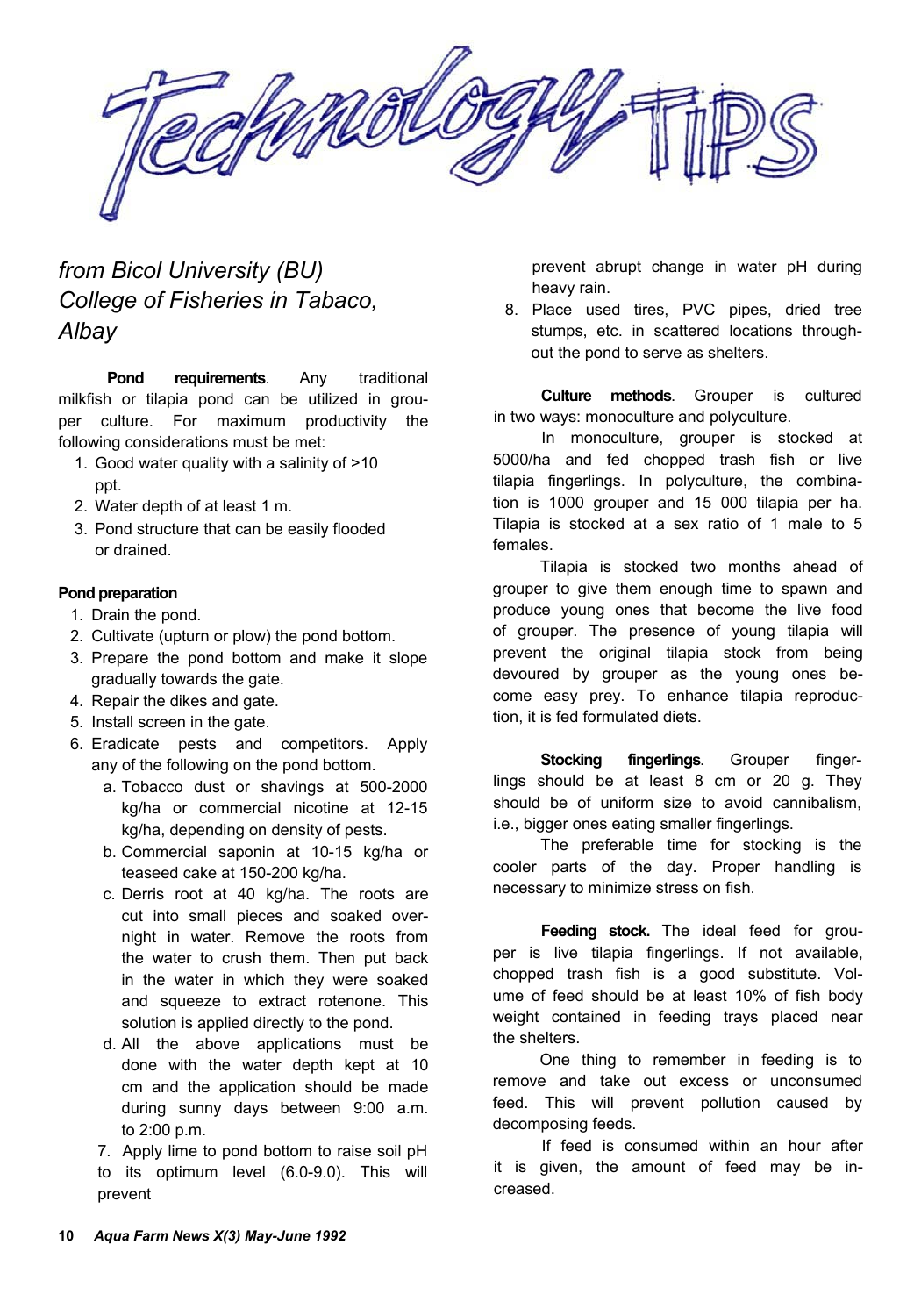**Water management.** Change the pond water as frequently as possible to maintain at least 3 ppm dissolved oxygen.

To maintain salinity at 10 ppt, partially change the water after heavy rains. This can be done by getting the surface water out of the pond and replenishing it with tidal water.

**Harvesting.** Stocks are harvested in 8- 10 months. Fish should normally weigh 500- 900 g each.

Water is totally drained in harvesting. The gate is provided with bamboo screens. Grouper can be easily collected since they congregate in the shelters.

After collecting the fish, they are sorted and stocked in *hapa.*

**Marketing.** For maximum profit, grouper is marketed live, since live grouper commands a price 300% higher than frozen ones.

To keep grouper alive, it is placed in oxygenated plastic bags placed inside styrofoam containers. Each bag contains 3 l water and packed with 3-5 pieces of fish weighing 3 kg total.

To regulate temperature and maintain the proper coolness during transport, ice is placed inside the styrofoam containers where the plastic bags are contained.

With such proper handling, the survival rate should normally be 90-100%.

*Pond culture of Lapu-lapu.* **Outreach,** V. 13(1), Mar 1990.

## *BU on pen/cage culture*

Fish culture in pens or cages could bring more income to small-scale rural farmers especially when traditional low-investment materials are used.

**Site selection.** It is important that the cultured fish in cages or pens are provided with: enough oxygen in the water, plenty of food and favorable environmental conditions (moderate currents and waves and minimum pollution).

The basic principles in selecting sites for

floating cage culture are good water quality, adequate water exchange, and freedom from predators and natural hazards.

Bays, lagoons, straits and open coasts protected from strong monsoonal winds and rough seas are good sites for cages. These locations are usually affected by tidal flushing. Except in lagoons, salinity change in these sites is low and the environmental conditions are stable.

It is also important to examine the degree of nutrient enrichment of the water since too much enrichment may encourage the growth of destructive organisms.

**Cage design.** For pelagic species such as threadfin bream (Polynemidae) and the jack (*Carangoides*) which swim continuously near the surface, bigger nets in circular or hexagonal cages may be more suitable.

For demersal fish such as grouper (Serrankfae) and marble goby (Gobidae) which are less active and stable in habits and which prefer to hide under any structure, square or rectangular cages are advisable.

The practical size of the cage for estuary grouper is 3-11  $m^2$  where the stocking can range from 360-1320 fish at a stocking rate of 60 fish/m $^3$  for size less than 1 kg.

The parts of a floating net cage are: the floating unit, the framework, the net cages, and the anchorage facilities. (For details of such construction, the interested party may inquire Source: JV Manzano and VB Manzano. from BU College of Fisheries in Tabaco, Albay).

Once a site has been selected, the physical facilities established and the cage stocked, the farm manager has to ensure that: (a) the fish grow at expected rate, (b) loss of fish due to disease and damage to nets from predators or foulers are minimized, (c) nets are regularly maintained and cleaned, (d) feeding is optimized through provision of suitable feeds for different sizes of fish at the right time of the day and at the right amount and frequency, and (e) regular grading of the stocked fish and routine checking of the water quality throughout the operating periods are carried out.

**Cage maintenance**. The nets are changed once a week for smaller mesh size of 0.635 cm, once every two weeks for mesh size between 1.27 cm and 2.54 cm, and once a month for those above 3.81 cm.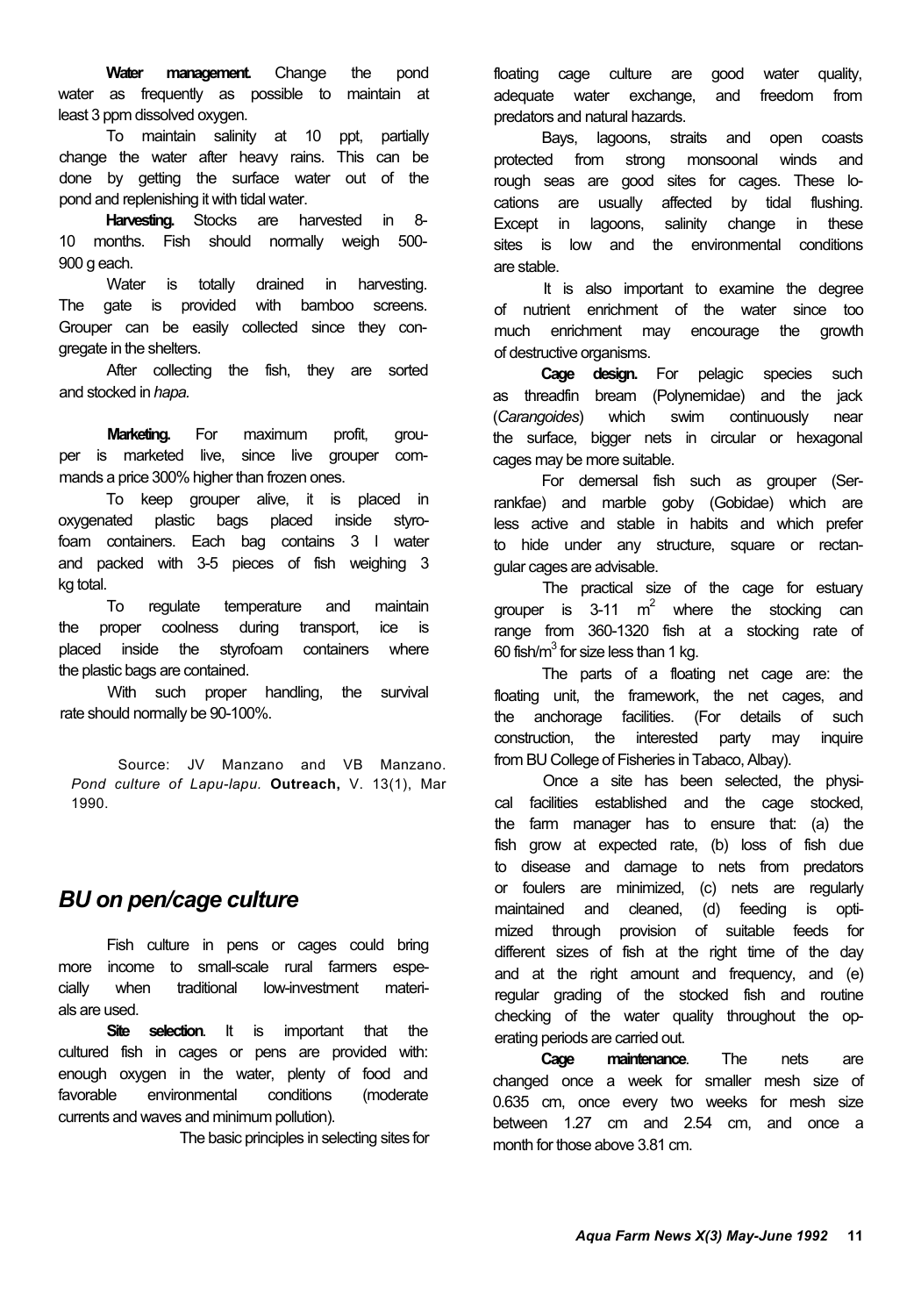Regular checking of the conditions of the nets for wear and tear is most important since the netting might be torn by predators like the puffer fish or by the sharp edges of barnacles.

**Stocking and grading.** The highest stocking density per cage for each species in mono- or polyculture should be carefully determined. In order to reduce the effect of the dominant fish in the culture population, grading by size is necessary. This would not only contribute to rapid growth but also ensure uniform sizes. Grading is usually done by hand every two weeks.

**Predators and poaching**. The hairynosed otter is the most common predator that may attack the cultured fish in cages. They have sharp teeth and strong claws which can easily tear the polyethylene netting and can kill the cultured fish in a short time. Fencing the cultured site with galvanized wire mesh prevents the otter from entering. Watch dogs can also drive away otters. Trapping otters is also a solution.

Source: VB Manzano and JV Manzano. *You can raise fish in pens or cages.* **Outreach** V. 12 (1). March 1989.

# *from Cagayan State University*

Given the fishery resources of the region, Cagayan State University researchers conducted a study of grouper culture in Buguey Lagoon, Cagayan, and a survey of grouper fry grounds in selected rivers of Cagayan.

The grouper cage culture was done in a lagoon along the coastal barangays of Buguey, Cagayan, covering a total area of 120  $m^2$ . The growth of three species of grouper, *Epinephelus bleekeri, E. tauvina,* and *E. sexfasciatus* was evaluated at stocking densities of 45 and 60 fish/cage. The fish were reared for 5 months in 1 m x 1 m x 1 m net cage (3-mm mesh size).

Grouper was fed chopped trashfish twice a day at 15% of fish biomass and sampled at 30-day intervals. While there was no significant difference in weight and length among the

three species, weight gains were significantly higher at 45 than at 60 fish/cage. The highest average weight gain of 101.53 g/month was achieved by *E. tauvina.* Average final weights of 609.2 and 529.4 g at 45 and 60 fish/cage, respectively, were attained.

On the other hand, a 9-month survey of fry gatherers and buyers was undertaken by CSU researchers headed by R.C. Culasing to determine the production and seasonality of grouper fry, and the catch per unit effort of fry gatherers in the rivers of Buguey, Gonzaga, Baua, Abulug, Pamplona, Pata, Cabicungan, and Cagayan.

Grouper fry were found in Buguey River and Gonzaga River in January to September, with the peak catch in February and August. Buguey River had the highest number of grouper fry collected, followed by Gonzaga River and Baua River. Fry catch was estimated at 894 200 in Buguey River and 578 500 in Gonzaga River from January to September 1989.

With the area's fishery resources and the R&D efforts of CSU, Cagayan's grouper industry - one of the country's leading edges in fisheries - may be on its way towards full development to boost the local economy.

Source: **Currents,** PCAMRD, 6 Aug 90; **The PCAMRD Waves,** V.3(3), July-Sept 1990; **Philippines Journal**, 31 Oct. 1990.

## *from a private hatchery*

Attempts to spawn grouper have also been conducted by the private sector. A mature male (15 kg) and female (6.5 kg) *E. malabaricus* injected with 100 µg LHRHa/fish twice at 24-h interval spawned naturally in a canvas tank. Approximately 120 000 spawned eggs were collected of which 44 800 hatched.

This private hatchery had also successfully used FRIPPAK microencapsulated diet in combination with *Brachionus as feed* for early larval stages (Day 1-10) of *E. malabaricus. Brachionus* was solely used from Day 11-15, *Brachionus + Artemia* nauplii from Pay 12-24, pre -adult *Artemia* from Day 25-34, and adult *Artemia* from Day 35-50 (figure on p. 13). A sur-